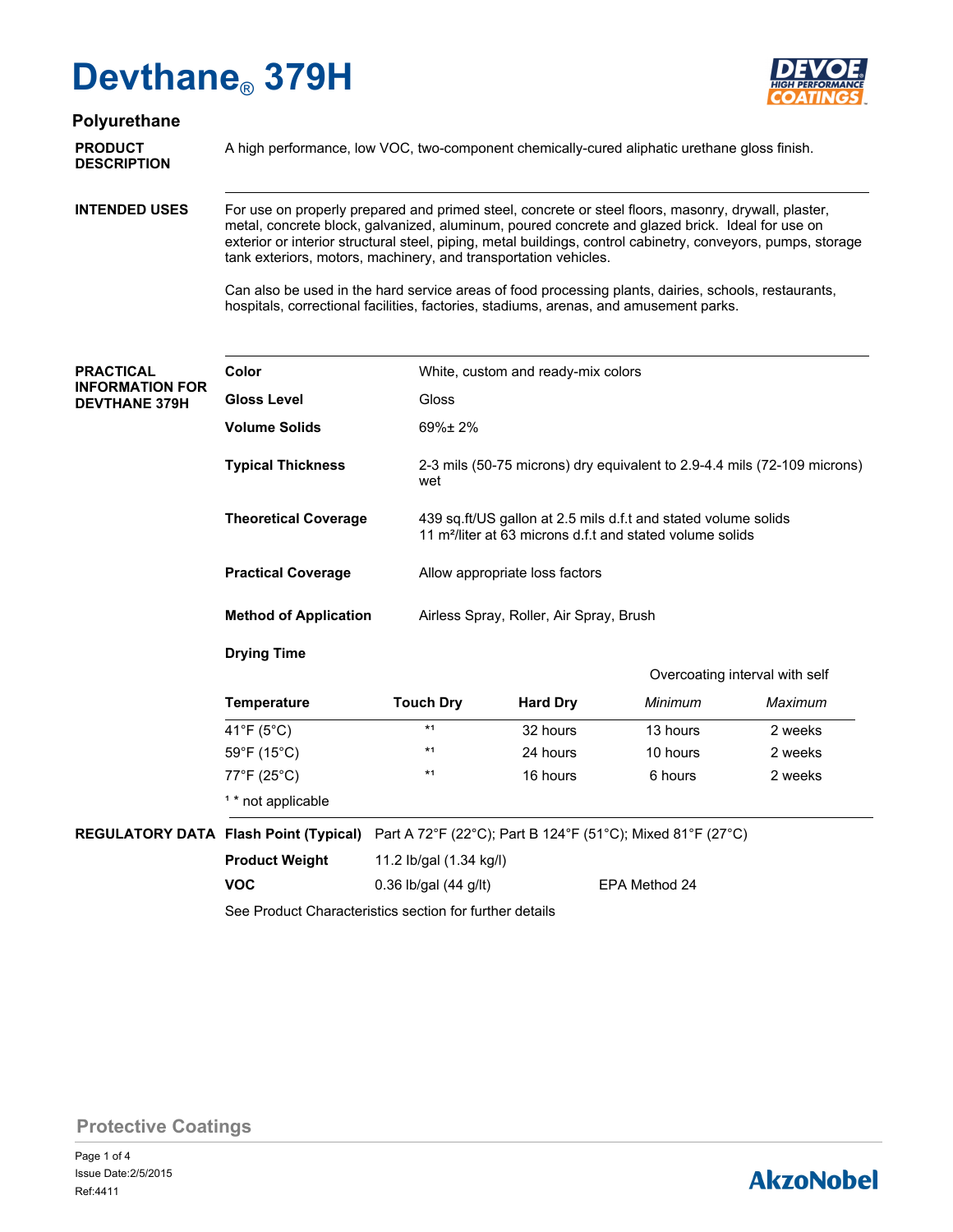

### **Polyurethane**

**SURFACE PREPARATION**

Surfaces must be dry, clean, free of oil, grease, form release agents, curing compounds, laitance, other foreign matter and be structurally sound. Remove all loose paint, mortar spatter, mill scale, and rust. Please see Systems Compatibility section for approved primers. To ensure optimum appearance, any primer or undercoat should be smooth and free of any surface defects such as runs, dry spray or heavy orange peel.

#### **New Surfaces:**

#### **Steel**

Apply over surfaces which have been suitably prepared and primed. Consult the relevant primer datasheet for advice on surface preparation requirements. Prime using: Devran 203, Devran 223, Bar-Rust 231, Bar-Rust 231 LV, Bar-Rust 233H, Bar-Rust 233H LV, Bar-Rust 235V or Tru-Glaze-WB 4030

#### **Galvanized Steel and Aluminum**

Remove dirt, grease, oil or other surface contamination by solvent cleaning or with Devprep 88 cleaner or other suitable cleaner, followed by a thorough water rinsing. Prime using: Devran 203 or Tru-Glaze-WB 4030. Galvanized substrates must be test patched for adhesion prior to use, due to the high variability of surface treatments.

#### **Concrete Block**

Remove loose aggregate and repair major voids. Fill with: Bar-Rust 231, Bar-Rust 231 LV, Bar-Rust 235V, Bar-Rust 233H, Bar-Rust 233H LV, or Tru-Glaze-WB 4015.

#### **Concrete Floors, Poured Concrete**

Cure at least 30 days. pH must be 10.0 or lower before painting. Acid etch or abrasive blast slick, glazed concrete or concrete with laitance. Prime using: Bar-Rust 231, Bar-Rust 231 LV, Bar-Rust 233H, Bar-Rust 233H LV, Bar-Rust 235V, Tru -Glaze-WB 4030 or Pre-Prime 167

#### **Drywall:**

Prime with a premium acrylic latex vapor barrier primer sealer.

#### **Previously Painted Surfaces:**

Poorly adhering old coatings should be removed. Wash to remove contaminants. Rinse thoroughly with water and allow to dry. Dull glossy areas by light sanding. Remove all debris. Prime bare areas with primer specified under New Surfaces.

#### **Fibreglass**

Solvent wipe, scuff sand and solvent wipe again. Prime using: Bar-Rust 233H or Bar-Rust 233H LV

Material is supplied in two containers as a unit. Always mix a complete unit in the proportions supplied. Once the unit has been mixed, it must be used within the working pot life specified. (1) Agitate Base (Part A) with a power agitator.<br>(2) Combine entire contents of Curing Agent (F) Combine entire contents of Curing Agent (Part B) with Base (Part A) and mix thoroughly with power agitator. 4 part(s) : 1 part(s) by volume Suitable Suitable If necessary, use T-9 Thinner See Product Characteristics section for further details T-9 Thinner Do not allow material to remain in hoses, gun or spray equipment. Thoroughly flush all equipment with T-9 Thinner. Once units of paint have been mixed they should not be resealed and it is advised that after prolonged stoppages work recommences with freshly mixed units. Clean all equipment immediately after use with T-9 Thinner. It is good working practice to periodically flush out spray equipment during the course of the working day. Frequency of cleaning will depend upon amount sprayed, temperature and elapsed time, including any delays. All surplus material and empty containers should be disposed of in accordance with appropriate regional regulations/legislation. Recommended Recommended See Product Characteristics section for further details Tip Range 11-17 thou (0.27-0.43 mm) See Product Characteristics section for further details **APPLICATION Mixing Mix Ratio Working Pot Life Airless Spray Air Spray (Conventional) Brush Roller Thinner Cleaner Work Stoppages Clean Up** 41°F (5°C) 59°F (15°C) 77°F (25°C) 3.5 hours 3 hours 2.5 hours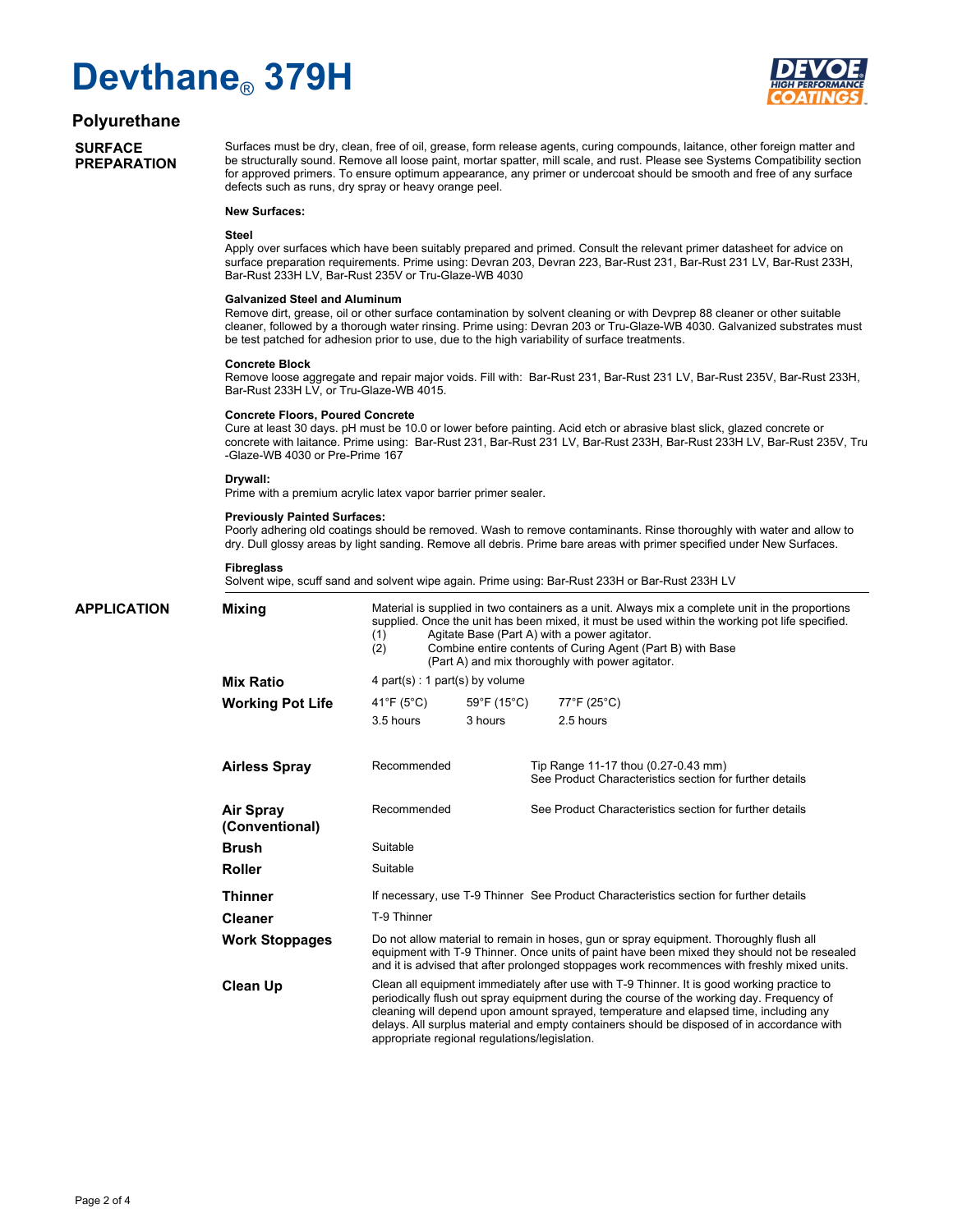

### **Polyurethane**

**PRODUCT CHARACTERISTICS**

### Advantages:

- Excellent gloss and color retention
- Excellent abrasion and chemical resistance
- Easily applied by brush, roller or spray
- Wide color selection
- Excellent resistance to marring, chipping, and scratching
- Contains ultraviolet light absorber

Cure Acceleration: Urethane catalyst 070A0000 may be used to accelerate cure at or below 40°F (5°C). The addition of one or two ounces per gallon will decrease the dry hard time approximately one-third to one-half respectively at 40°F (5°C). The pot life will be reduced one-half to three-fourths.

#### **VOC Note:**

VOC (TBAC Exempt) when thinned:

<100 g/l (0.83lbs/gall) calculated when thinned with T-0 Thinner

VOC (TBAC Non-Exempt) when thinned:

<250g/l (2.08lbs/gall) calculated when thinned with T-0 Thinner

For compliance to VOC regulations, thin or clean as follows:

South Coast Air Quality Management District (SCAQMD): Thinning is not required, however, if thinning is desired, add #800 VOC Compliant Reducer or T-0 Thinner at no more than 10% by volume. For cleaning, use #4267 low VOC cleaning thinner or other solvent in compliance with local VOC or air quality regulations. California outside of SCAQMD: Thinning is not required, however, if thinning is desired, add T-0 Thinner at no more than 10% by volume. For cleaning, use T-9 Thinner or other solvent in compliance with local VOC or air quality regulations.

Devthane 379H reacts with atmospheric moisture, and as such when in the can should remain covered at all times. Failure to keep tin covered will result in skinning of unused material and loss of pot life.

Maximum continuous dry temperature resistance for Devthane 379H is 250°F (121ºC). Exposure to continuous operating temperatures towards the maximum dry temperature resistance of this product may induce some discoloration.

Devthane 379H may be tinted with industrial colorants; contact International Paint for further information. Add colorants only to the base portion and mix thoroughly before adding the converter portion.

For airless spray application: Ideally, fluid hoses should not be less than 3/8" ID and not longer than 50 feet to obtain optimum results. Longer hose length may require an increase in pump capacity, pressure, and/or thinning.

For air spray application: Use a professional grade conventional gun with a 0.070" (1.78mm) fluid tip or larger. Adjust fluid and air pressure to achieve a good spray pattern.

Care should be taken that proper and uniform film thicknesses are obtained. Brushing and rolling may require multiple coats to achieve correct film thickness and/or hiding.

Note: VOC values are typical and are provided for guidance purpose only. These may be subject to variation depending on factors such as differences in color and normal manufacturing tolerances.

**SYSTEMS COMPATIBILITY** The following primers are recommended for Devthane 379H:

Bar-Rust 231 Bar-Rust 231LV<br>Bar-Rust 233H Bar-Rust 233H I Bar-Rust 233H Bar-Rust 233H LV Cathacoat 302H Cathacoat 302HB Cathacoat 303H Cathacoat 313<br>Devran 223 Devran 261QC Tru-Glaze-WB 4015 Tru-Glaze-WB 4030